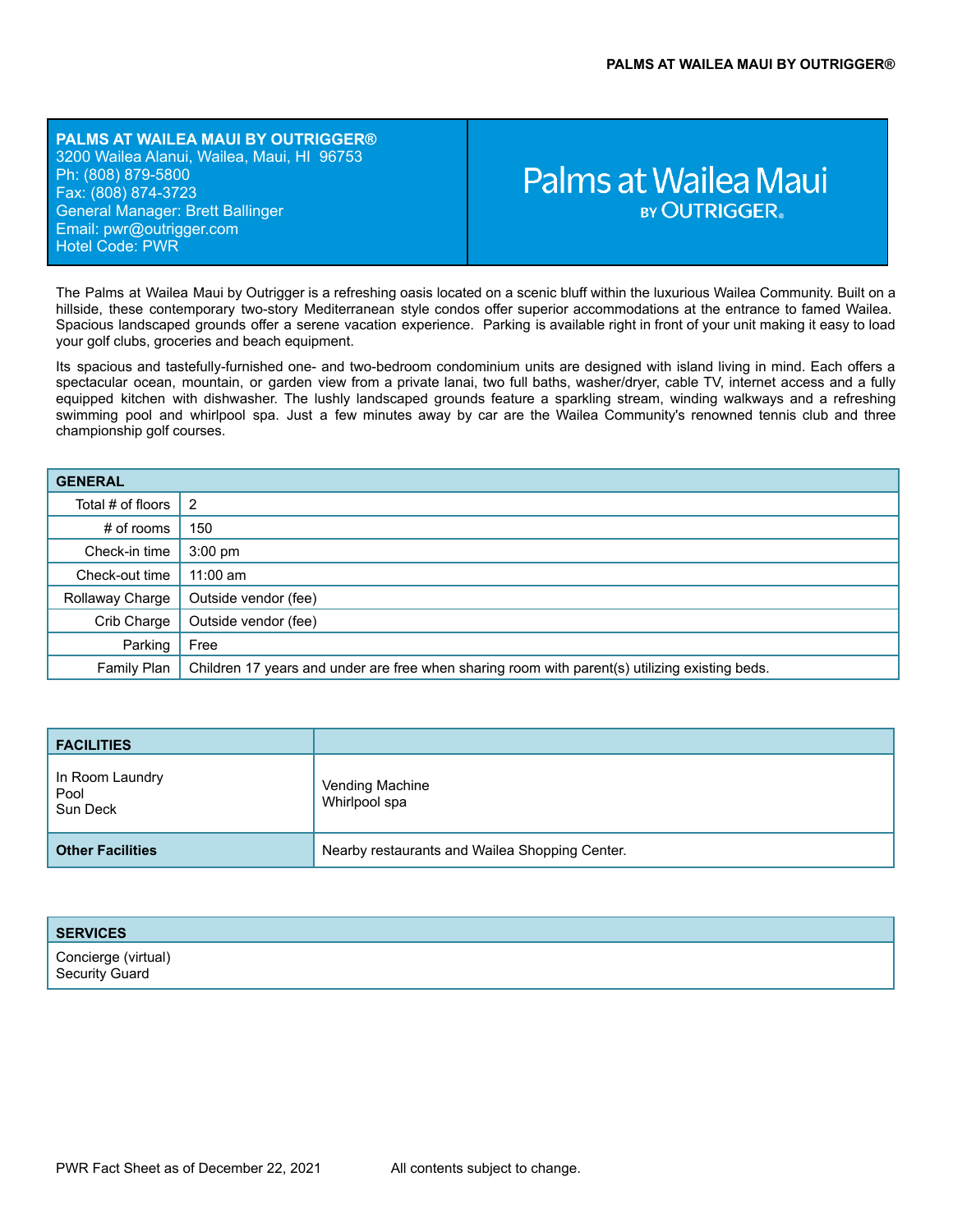| <b>SAFETY</b>                                           | <b>Other Safety</b>                                                                                                                                                                                                                 |
|---------------------------------------------------------|-------------------------------------------------------------------------------------------------------------------------------------------------------------------------------------------------------------------------------------|
| Smoke Detector                                          | The Outrigger Clean Commitment provides the highest standards for health and safety, and was<br>developed with Ecolab, the global leader in hospitality cleaning, to meet the Stay Safe standards of<br>the American Hotel Lodging. |
| Oracode Door Locks<br><b>Outrigger Clean Commitment</b> | Property conforms to the State of Hawaii Smoke Free Law<br>All quest rooms and common areas are non-smoking.                                                                                                                        |
|                                                         | At present, ADA Accessibility Guidelines do not apply to Condominium properties. The Palms at<br>Wailea does not qualify as accessible under the 1992 ADA Accessibility Guidelines.                                                 |

| <b>CATEGORY DESCRIPTION (Unit Choice:</b> selected units may be booked specifically by unit number) |                               |                       |                          |            |                                      |
|-----------------------------------------------------------------------------------------------------|-------------------------------|-----------------------|--------------------------|------------|--------------------------------------|
| Room<br>Code                                                                                        | <b>Room Name</b>              | Unit<br><b>Choice</b> | <b>Size</b><br>(sq. ft.) | Max<br>Pax | <b>Description</b>                   |
| <b>GSK</b>                                                                                          | Bedroom Garden Villa          |                       | $1022$ sf                | $(1-4)$    | K or Q & Queen sleeper sofa          |
| <b>GXSK</b>                                                                                         | Bedroom Garden Villa Deluxe   | UC.                   | $1022$ sf                | $(1-4)$    | K or Q & Queen sleeper sofa          |
| <b>OSK</b>                                                                                          | Bedroom Ocean View Villa      | UC.                   | $1022$ sf                | $(1-4)$    | K or Q & Queen sleeper sofa          |
| G2SK2T                                                                                              | 2 Bedroom Garden Villa        | $\hspace{0.05cm}$     | 1194-1299 sf             | $(1-6)$    | K or Q, 2T or Q & Queen sleeper sofa |
| GX2SKT                                                                                              | 2 Bedroom Garden Villa Deluxe | UC.                   | 1194-1299 sf             | $(1-6)$    | K or Q, 2T or Q & Queen sleeper sofa |
| O <sub>2</sub> SK <sub>2</sub> T                                                                    | 2 Bedroom Ocean View Villa    | --                    | 1194-1299 sf             | $(1-6)$    | K or Q, 2T or Q & Queen sleeper sofa |

| <b>Year-End Cancellation Policy</b> | Cancellations at any time or "no shows" for bookings scheduled to arrive during<br>December 22 to 31 inclusive are subject to 100% charge on entire stay.                                                                                                            |
|-------------------------------------|----------------------------------------------------------------------------------------------------------------------------------------------------------------------------------------------------------------------------------------------------------------------|
| <b>Cancellation Policy</b>          | All rates are subject to unique cancellation policies that will be transmitted through our system.<br>Guests are encouraged to review the cancellation and deposit policies when making a<br>reservation to ensure the reservation rules for each booking are clear. |

| <b>Taxes (Subject to Change)</b> | General Excise Tax 4.166%.<br>Hawaii State Transient Accommodations Tax 10.25%. |
|----------------------------------|---------------------------------------------------------------------------------|
|                                  | Maui County Transient Accommodations Tax 3%, effective November 1, 2021         |

| <b>ROOM FEATURES</b>                                                                                |                                                                                                                                                                                                                                                                                                                                                                                            |                                                                                                      |                                                                                               |
|-----------------------------------------------------------------------------------------------------|--------------------------------------------------------------------------------------------------------------------------------------------------------------------------------------------------------------------------------------------------------------------------------------------------------------------------------------------------------------------------------------------|------------------------------------------------------------------------------------------------------|-----------------------------------------------------------------------------------------------|
| Air Condition in Master Bdrm only<br>Lanai<br>Cable<br>Color TV<br>Wireless In-Room Internet Access |                                                                                                                                                                                                                                                                                                                                                                                            | Direct-Dial Telephone<br>Electronic Door Locks<br>Hair Dryer<br>In-room safe<br>Iron / Ironing Board | Kitchen<br>Refrigerator<br>Smoke Detector<br>Tables & Chairs<br>Tub or Shower<br>Washer/Dryer |
| <b>Other Features</b>                                                                               | Complimentary wireless Internet access in all rooms. Washer/dryers in all units. Air conditioning available in<br>master bedroom only. However, some units have air conditioning for the entire unit and is available on request at<br>\$15 USD per night for 1 Bedroom unit and \$20 USD per night for 2 Bedroom unit. BBQ Grill on all lanais. All 1<br>Bedroom units have 2 full baths. |                                                                                                      |                                                                                               |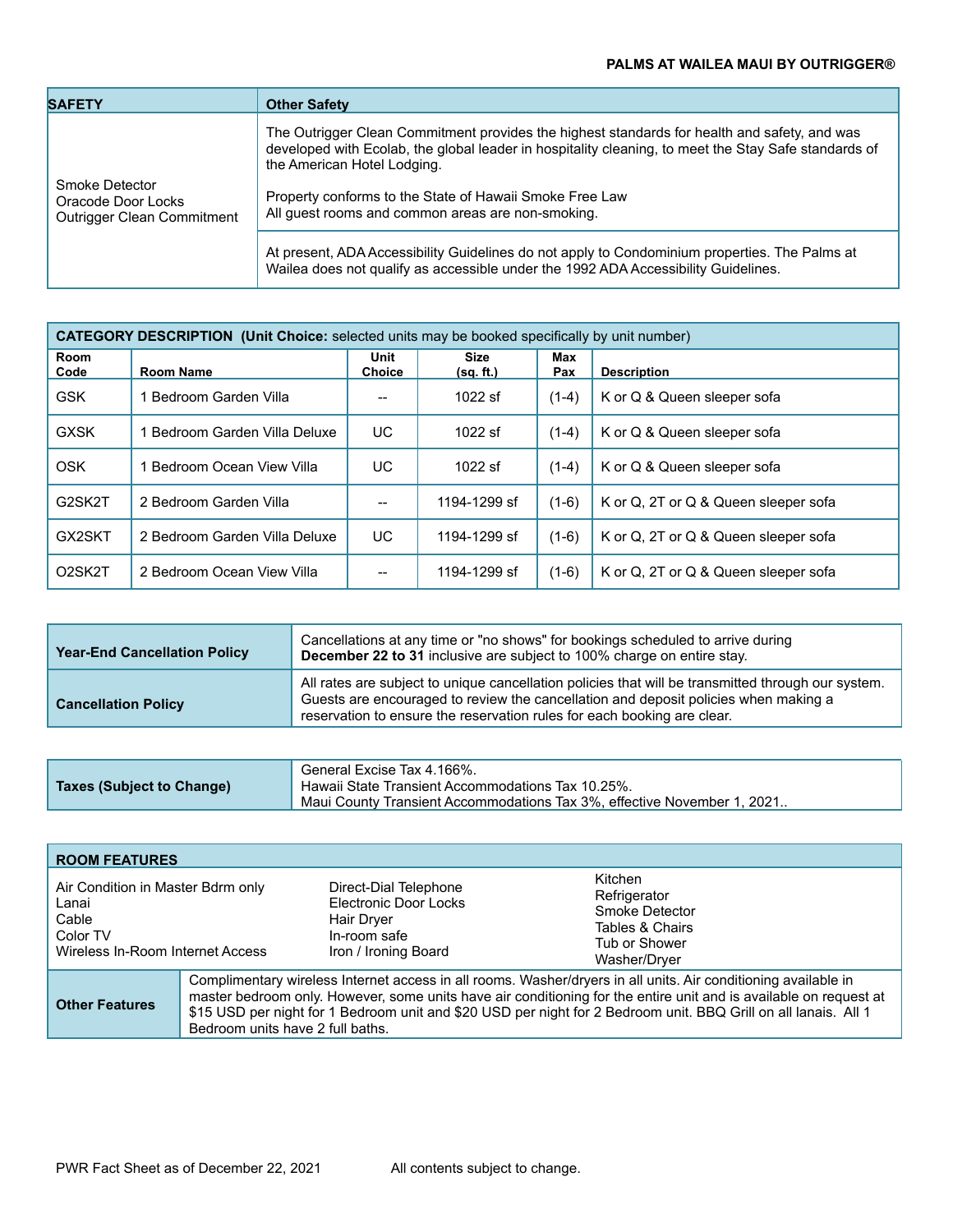### **KITCHEN INFORMATION**

Full Stove and Oven Cooking Utensils **Microwave** Sink Toaster

| <b>Minimum Night Requirement</b> | Two (2) night minimum stay required year-round<br>Five (5) night minimum stay required December 22 - January 1.                                                                                                                                                                                                               |
|----------------------------------|-------------------------------------------------------------------------------------------------------------------------------------------------------------------------------------------------------------------------------------------------------------------------------------------------------------------------------|
| <b>Damage Protection Charge</b>  | Effective for new bookings from September 1, 2021, a \$59 Damage Protection Charge covers<br>accidental damages up to \$2,000. One time, per stay charge plus 4.166% General Excise Tax;<br>10.25% Hawaii State Transient Accommodation Tax & effective Nov 1, 2021 Maui County<br>Transient Accommodations Tax 3% collected. |

| <b>Mandatory Cleaning Charge</b> | All stays are subject to a Mandatory Cleaning Charge of \$264 (1 Bdrm) & \$314 (2 Bdrm) plus<br>4.166% General Excise Tax; 10.25% Hawaii State Transient Accommodations Tax & effective<br>Nov 1, 2021 Maui County Transient Accommodations Tax 3%. All charges and taxes subject to<br>change. |
|----------------------------------|-------------------------------------------------------------------------------------------------------------------------------------------------------------------------------------------------------------------------------------------------------------------------------------------------|
|----------------------------------|-------------------------------------------------------------------------------------------------------------------------------------------------------------------------------------------------------------------------------------------------------------------------------------------------|

| <b>Accepted Credit Cards</b>                                                                             |
|----------------------------------------------------------------------------------------------------------|
| <b>American Express</b><br>Mastercard<br>Visa<br>China Union Pay<br>Diners Club<br>Discover Card<br>.ICB |

| <b>GDS</b> |               |
|------------|---------------|
| Galileo    | 55327         |
| Worldspan  | <b>PWR</b>    |
| Sabre      | 30102         |
| Amadeus    | <b>OGGPWR</b> |
| Chain Code | nR            |

# **DRIVING DIRECTIONS**

If you are coming out of Kahului Airport, you'll be on highway 380. Turn left onto highway 311.

Follow highway 311 until you've reached the stoplight intersection of highway 311 and 31, head straight through the intersection onto highway 31 (Pi'ilani Highway).

You'll be in Kihei. Drive straight ahead for approximately 7 to 8 miles and you'll be in Wailea.

Make a right on Okolani Drive.

Go down the hill and make a right at the first four way intersection.

You'll be on Wailea Alanui Drive. Take the first left down the driveway and you've reached the Palms at Wailea